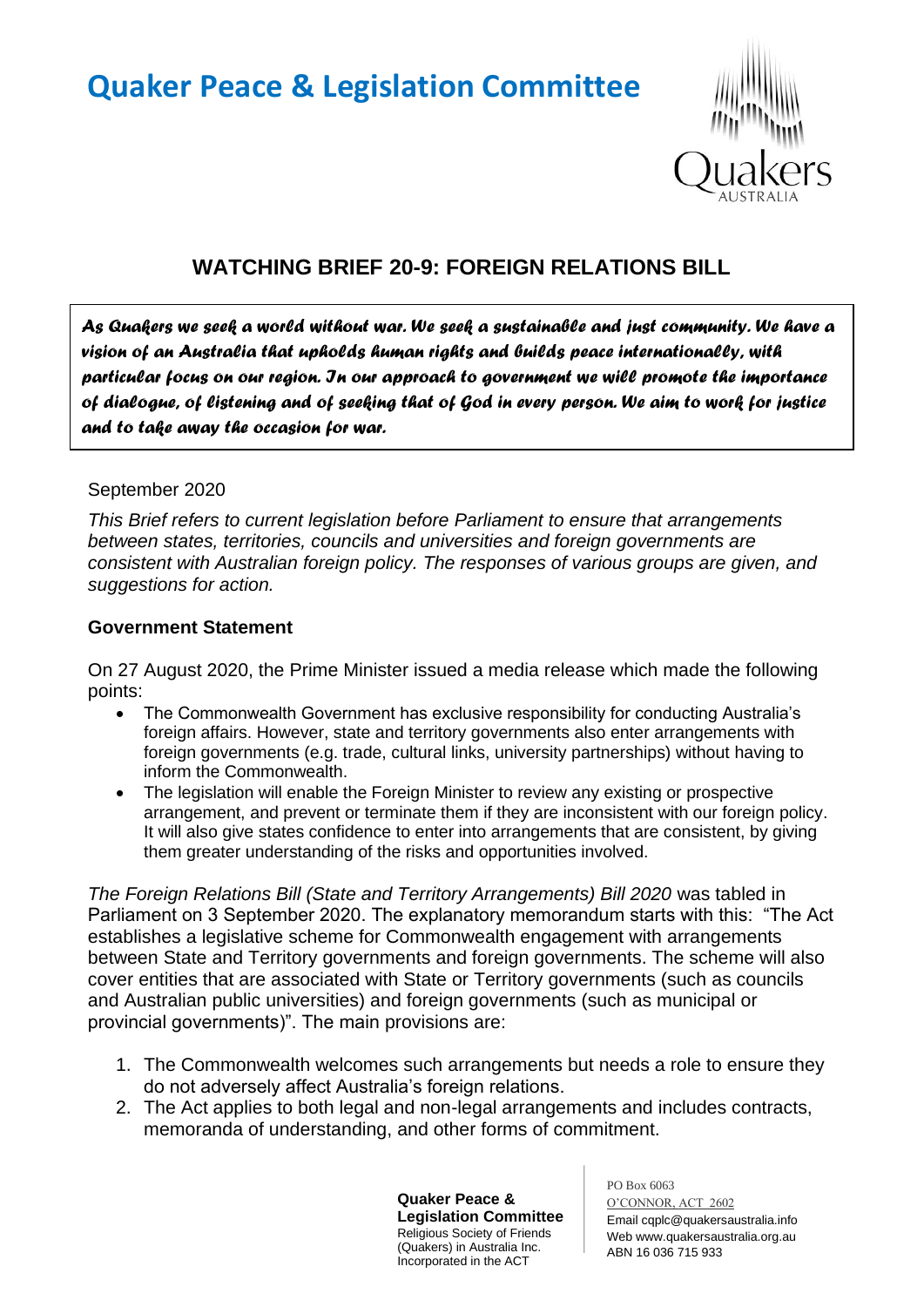- 3. States and Territories must notify the Foreign Minister about any proposed arrangement. The Minister can decide within 30 days whether it is approved.
- 4. Existing arrangements can be terminated or varied by the Minister.

#### **Responses**

Luke Beck (Monash University) indicated in an article in *The Conversation* (27 August) that there could be 130 existing deals that could come under review. He said that, while the federal government has exclusive power to enter intro international treaties, the states and territories, councils, universities and private companies can enter into contracts with foreign governments. These agreements cover economic cooperation and development and cultural exchanges. The new legislation will set up a public register of agreements. The powers in the constitution are already used to override state and territory autonomy (e.g. racial discrimination act, minimum wages for state employees), but the High Court has placed limits on how far this can go (e.g. the federal government cannot prevent states from having royalties schemes with mining companies).

Michelle Grattan (*The Conversation*, 27 August) said that the Opposition was unlikely to object, as "Anthony Albanese doesn't want to fight over anything involving national security". The government approach is to apply two tests – does the arrangement adversely affect Australia's foreign relations, and is the arrangement inconsistent with foreign policy. It is clearly aimed at China and in particular at the Victorian Government's agreement to sign up to the Belt and Road Initiative. From a constitutional point of view, the federal government is on strong ground in relation to states and territories, but less so regarding local government and universities.

According to reports in *The Guardian* (9 September) the Opposition will generally support the Bill but seek amendments to enable examination of the 2015 Port Of Darwin agreement between the NT government and a Chinese company. The Bill as presently drafted does not cover that agreement, which is commercial. In addition, the Minister for Defence (Senator Linda Reynolds) has said the arrangement does not pose a security risk for Australia. Local governments also regard their agreements (e.g. sister city links) as 'non-core' and unlikely to be affected.

The Group of Eight Universities (representing Australia's leading research universities) made a statement on 2 September that the Bill "may not be proportionate to risk, may lead to over regulation, and could undermine the good work that has been undertaken between universities and the Government in this area to date". They point out that their research is already subject to a range of government and legislative controls such as the Defence Trade Controls Act, the Foreign Influence Transparency Bill, and Autonomous Sanctions Act. The universities affirm that they have worked collaboratively with government to develop guidelines to counter foreign interference. They are concerned that, in the name of security, Australia may threaten the democratic principles it values.

Colin Barnett, former WA Premier, said (*Q&A, ABCTV,* 31 August) that the legislation was 'patronising' and 'complete overkill'. He said it was clearly aimed at China, but would stymie relations with China. He predicted that formal agreements with foreign governments would be replaced by informal ones, to avoid the extra bureaucracy of having to inform the federal government.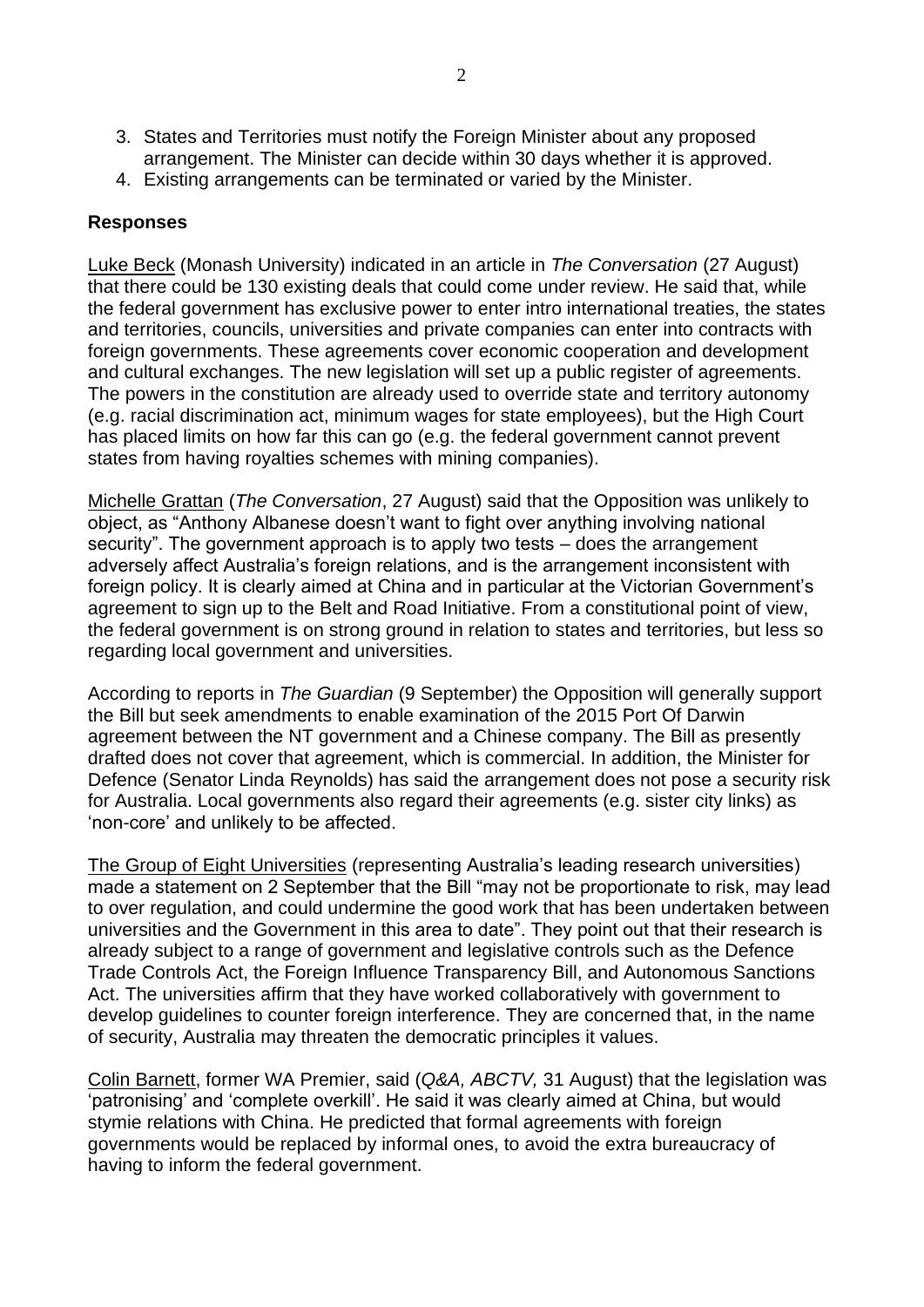David Speers (*ABCTV Insiders*, 30 August) contrasted the increased importance of trade with China with the deteriorating diplomatic relationship since Xi Jinping visited Australia six years ago to celebrate the new Free Trade Deal. Three years ago the Coalition Government signed a MOU to participate in Belt and Road Initiative projects in third countries, but now it sees BRI has a threat. The Labor Party has also hardened its position.

Andrew Korybko, an American political analyst based in Moscow, wrote (*China Global TV Network* on 29 August) that 'national interest' means different things to different political parties. He sees the Australian Prime Minister as creating an environment where people may be fearful of being seen as 'treasonous' for making agreements with China.

Melissa Conley Tyler (Asia Institute, Melbourne University) has made a detailed analysis of the Bill (*The Canberra Times*, 9 September 2020) and offers the following comments:

- The Bill rests on a fundamental misunderstanding of the nature of modern diplomacy. Research into the wide range of links between Australia and other countries shows that there are 87 state trade and investment offices overseas, and 500 sister cities, including over 100 with China. Universities have hundreds of research and student agreements.
- The legislation rests on the supposed advantage of 'one voice' in foreign policy, whereas diplomacy embraces broad engagement. There is a balance between official relations and the engagement of many actors.
- The test for vetoing a foreign arrangement is far too wide, and covers any legal or non-legal arrangements. There is no clarity about what is considered to have 'adverse' effects on foreign policy.
- The Bill is unnecessary there are already provisions to deal with issues of espionage or foreign interference. If passed, the legislation will dampen initiatives for international linkages, and divert DFAT resources from more pressing tasks within its reduced budget.
- There are better ways to go more information sharing between different levels of government.

## **A Quaker Perspective**

- The term 'national interest' covers both domestic and international aspects. It is not to be seen as a narrow focus on vested or partisan interests, but rather should allow for a wider vision that takes into account the many international agreements to which Australia and Australians are party.
- Foreign policy must also reflect Australia's role in the international community as a country committed to democratic values.
- There should be scope for a partnership between the Commonwealth and the States/Territories in promoting a foreign policy that gives benefits to our citizens and corporate bodies and contributes to a fairer world.
- If the relevant Minister is to decide on the appropriateness of agreements, the criteria for such decisions should be widely known and understood. This can best emerge from a negotiation between the Commonwealth and the States/Territories, and oversight by the Federal Parliament.